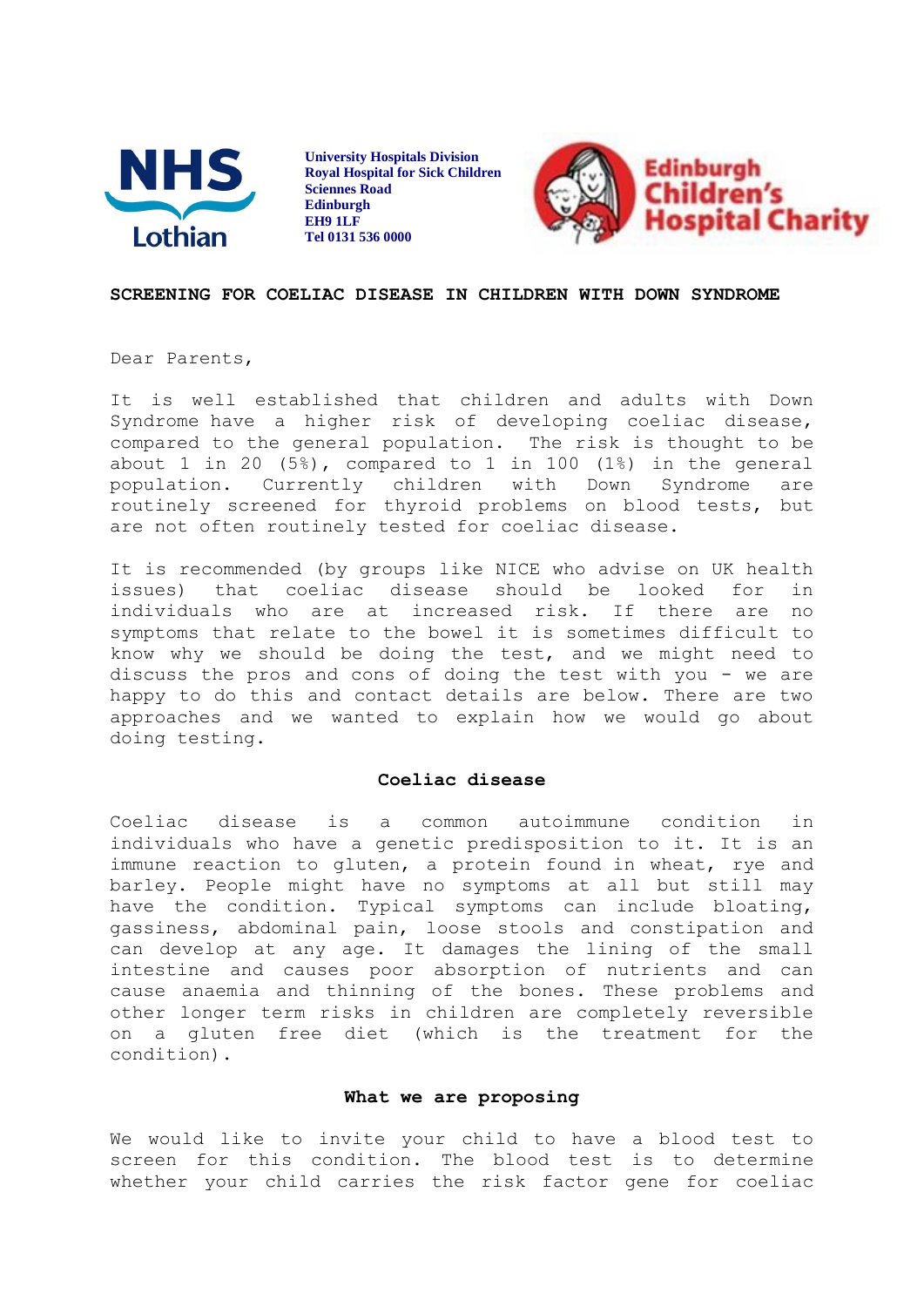disease and what their standard coeliac blood test shows these are tested at the same time.

People with coeliac disease have a predisposing genetic factor called DQ2 or DQ8 which almost all patients (over 99%) have. It is a common finding in the general population (approx. 30%) but only 1% of the population have coeliac disease. Being positive for this genetic factor therefore means there is a risk of coeliac disease, but most will not have it. If your child carries this factor, we would continue to offer a coeliac antibody test every few years.

If your child does not carry the genetic factors DQ2 or DQ8, it is extremely unlikely that they would ever develop coeliac disease. This means that they would not require to be screened for coeliac disease again in the future.

By doing this test, we are hoping to improve the service we are providing to children with Down syndrome and their families and to help pick up the condition earlier and avoid problems in the future.

Further information is available on the **DSMIG website** (www.dsmig.org.uk) and in the patient information sections on the **Coeliac UK website** (www.coeliac.org.uk), **BSPGHAN coeliac guideline** and in the **NICE NG20 quick reference guide** (www.nice.org.uk/guidance/ng20).

If you have any questions and wish to discuss this further with us, our contact details are below. If you wish to arrange testing, please contact **Dr Timothy Lewis**, or your own community child health paediatrician, who will be happy to help.

We will follow up this letter with a telephone call as a courtesy.

Yours sincerely

Electronically checked and signed by

Dr Timothy Lewis Tel: 0131 xxxxxxxxx Paediatric Registrar Dr Sarah Clegg Tel: 0131 xxxxxxxxx Consultant Paediatrician

Dr Peter Gillett Tel: 0131 xxxxxxxxx Paediatric Gastroenterologist